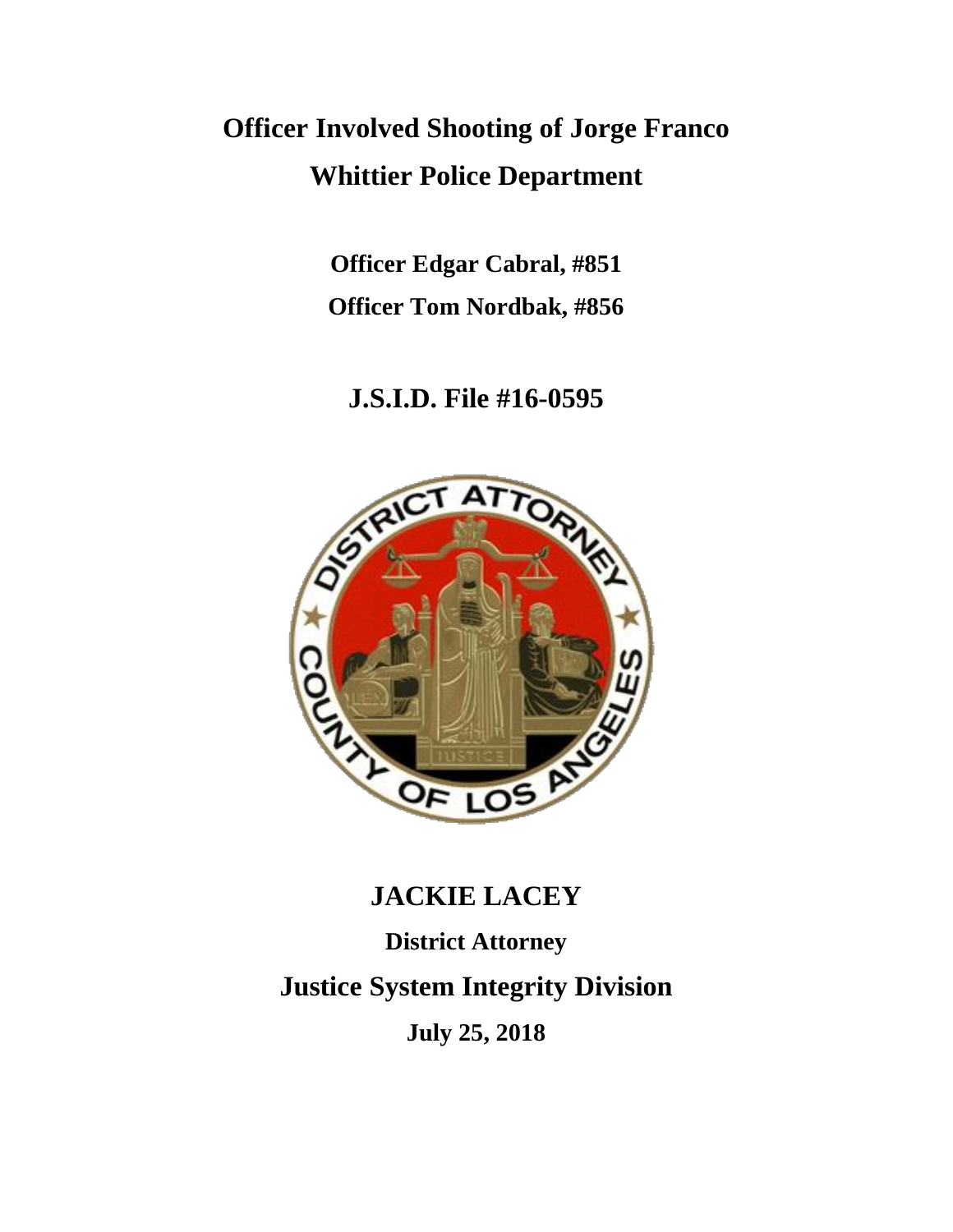#### **MEMORANDUM**

| TO:             | <b>CHIEF JEFF A. PIPER</b><br><b>Whittier Police Department</b><br>13200 Penn Street<br>Whittier, California 90602                                      |
|-----------------|---------------------------------------------------------------------------------------------------------------------------------------------------------|
|                 | <b>CAPTAIN CHRISTOPHER BERGNER</b><br>Los Angeles County Sheriff's Department<br>Homicide Bureau<br>1 Cupania Circle<br>Monterey Park, California 91755 |
| FROM:           | <b>JUSTICE SYSTEM INTEGRITY DIVISION</b><br>Los Angeles County District Attorney's Office                                                               |
| <b>SUBJECT:</b> | <b>Officer Involved Shooting of Jorge Franco</b><br>J.S.I.D. File #16-0595<br>W.P.D. File #16-10081<br>L.A.S.D. File #016-00131-3199-013                |
| DATE:           | July 25, 2018                                                                                                                                           |

The Justice System Integrity Division of the Los Angeles County District Attorney's Office has completed its review of the November 16, 2016, fatal shooting of Jorge Franco by Whittier Police Department (WPD) Officers Tom Nordbak and Edgar Cabral. It is our conclusion that Officers Nordbak and Cabral acted in lawful self-defense and defense of others.

The District Attorney's Command Center was notified of the shooting on November 16, 2016, at approximately 6:45 a.m. The District Attorney Response Team responded and was given a briefing and a walk-through of the scene and interviewed eyewitnesses to the shooting.

The following analysis is based on reports submitted to this office by the Whittier Police Department and Los Angeles County Sheriff's Department Homicide Bureau Investigators Gary Sloan and Brandt House. Officers Nordbak and Cabral provided voluntary statements which were considered as part of this analysis.

#### **FACTUAL ANALYSIS**

On November 16, 2016, at approximately 6:00 a.m., the Whittier Police Department received several calls regarding a suspicious person in the area of Painter Avenue and Penn Street. The calls described a man wearing dark clothing holding something in his hand. The radio call was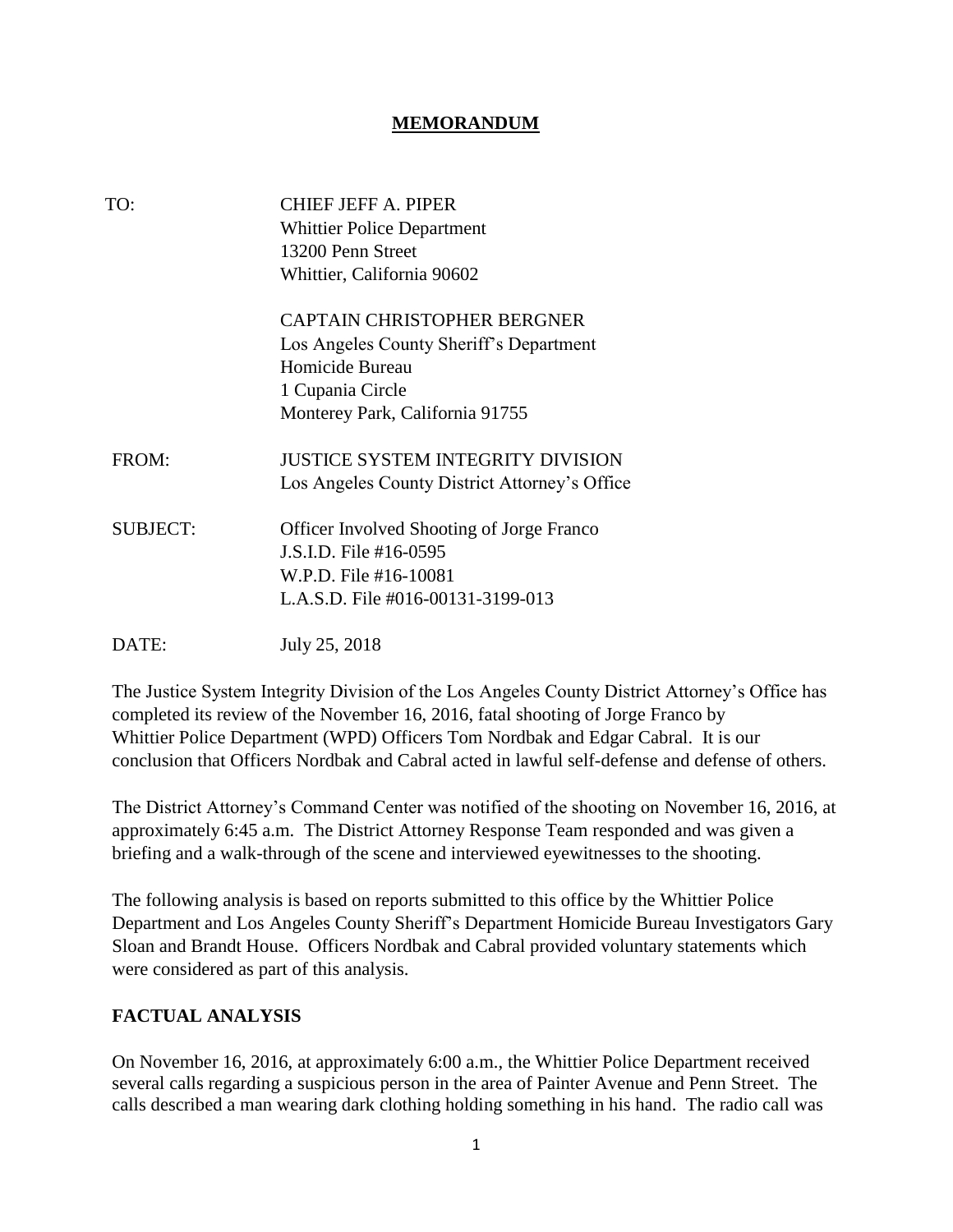updated to describe the unknown object as a possible machete. Uniformed WPD Officers Christopher Simpson, Edgar Cabral and Tom Nordbak responded to the location to investigate the call.

Simpson was the first unit to arrive, traveling eastbound on Penn Street from Painter Avenue. Simpson observed Franco walking east on the north sidewalk holding a machete and a tree branch in his left hand. As Simpson approached Franco in his patrol car, Franco turned toward Simpson and began yelling at him in an aggressive manner. Simpson could not understand what Franco was saying. Simpson stopped his patrol car, exited and drew his service weapon.

Simpson pointed his service weapon at Franco and ordered him to drop the machete multiple times. Franco ignored Simpson and raised the machete in his right hand. Franco pointed the machete toward Simpson as if it was a long rifle and pretended to fire a shot at him, including a recoil gesture. Simpson continued to order Franco to drop the weapon as he heard additional officers arrive behind him. Franco threw the tree branch toward Simpson and Simpson had to sidestep to avoid being struck.

Nordbak arrived on Penn Street and stopped behind Simpson's patrol car. Cabral stopped his patrol vehicle behind Nordbak. Nordbak exited his vehicle and observed what appeared to be a stick fly toward Simpson. At that time, Nordbak could not see Franco on the sidewalk because his view was blocked by parked cars. Nordbak and Cabral moved around the parked cars onto the north sidewalk, west of Franco. At that time, Nordbak observed Franco with a machete in his right hand. Franco was focused on Simpson until Cabral ordered him to drop the weapon. Franco turned toward Nordbak and Cabral and looked directly at them. Franco yelled, "Fuck U.S.A!" and pointed the machete in Cabral's direction. Franco then quickly advanced toward Nordbak and Cabral. It appeared to Nordbak, that Franco was beelining toward Cabral and closed the distance to between ten and 15 feet. Franco was not stopping and Nordbak feared that he was about to slash Cabral with the machete and seriously injure him. Nordbak fired five rounds from his service weapon. He heard Cabral fire his service weapon at the same time.

Cabral observed Franco holding the machete and yelling obscenities at Simpson when he walked onto the north sidewalk. Cabral heard Simpson giving Franco commands, but he does not recall giving any himself. Cabral believed Nordbak was standing somewhere behind him on the sidewalk. At that time, Franco took two steps away from them in an easterly direction. Franco then turned back toward Cabral and Nordbak and began running at them with the machete in his hands. Franco closed the gap quickly to less than ten feet. Cabral feared that Franco was about to kill him and Nordbak with the machete, so he fired his service weapon seven times.<sup>1</sup>

Simpson observed Cabral and Nordbak walk to the north sidewalk, west of Franco. One or both officers began giving Franco commands. Franco turned his attention away from Simpson and toward Cabral and Nordbak. Franco began advancing slowly toward Cabral and Nordbak on the sidewalk with the machete in his hands. Franco then picked up his pace as he closed the distance. Simpson lost sight of Franco behind the parked cars. Simpson heard one volley of

 $\overline{\phantom{a}}$ 

<sup>1</sup> Cabral estimated that from the time he exited his patrol car to the time Franco charged toward them was a matter of seconds. Approximately 17 seconds after Simpson broadcast over the radio that he had someone at gunpoint, Nordbak broadcast that shots had been fired.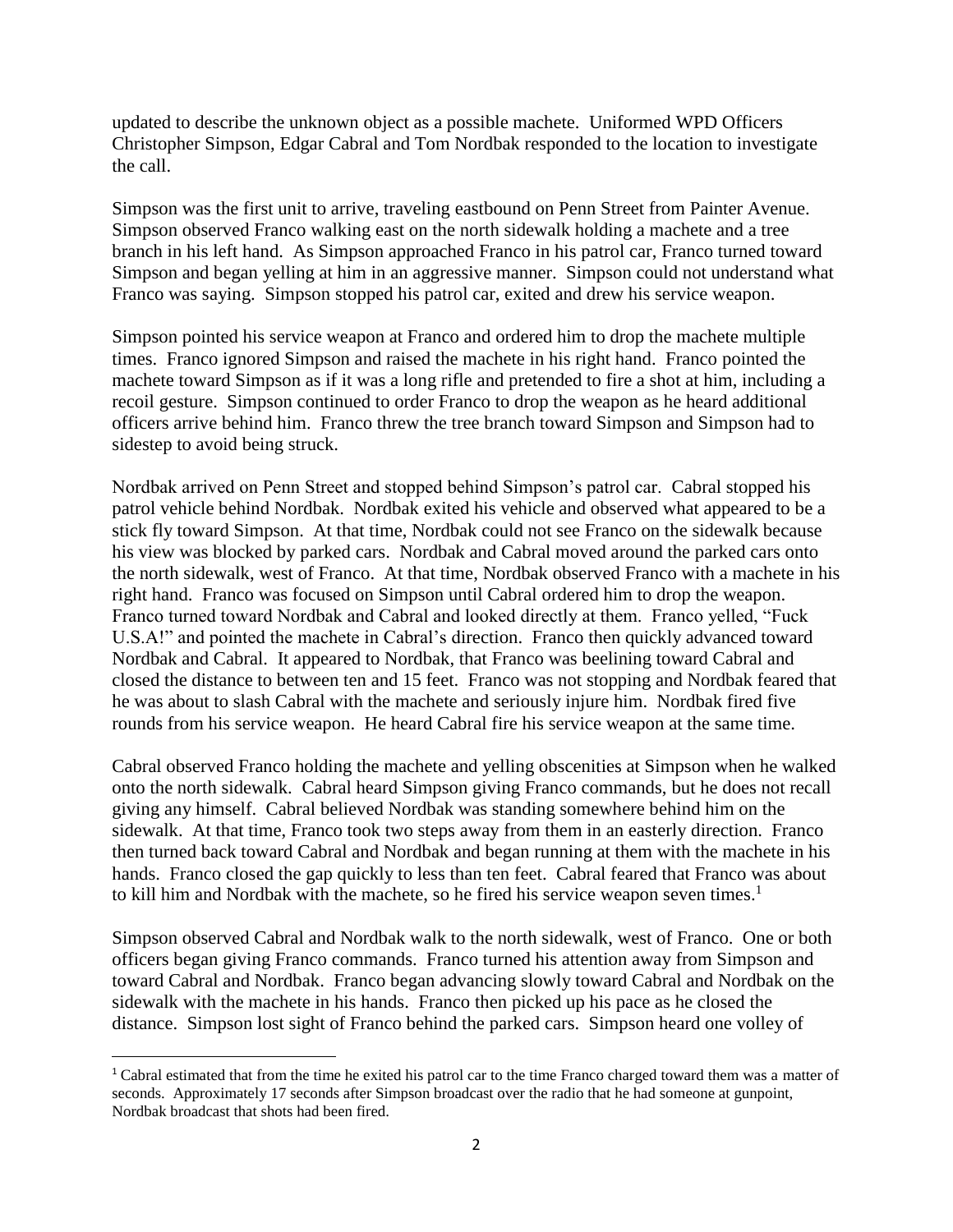gunshots in quick succession. Simpson walked to the sidewalk and observed Franco on the ground less than ten feet from Cabral and Nordbak.

Franco was taken into custody and officers performed cardiopulmonary resuscitation on Franco until medical personnel arrived on scene. Franco was transported to Whittier Presbyterian Intercommunity Hospital where he was pronounced deceased at 7:01 a.m.

The machete was recovered on the north sidewalk.



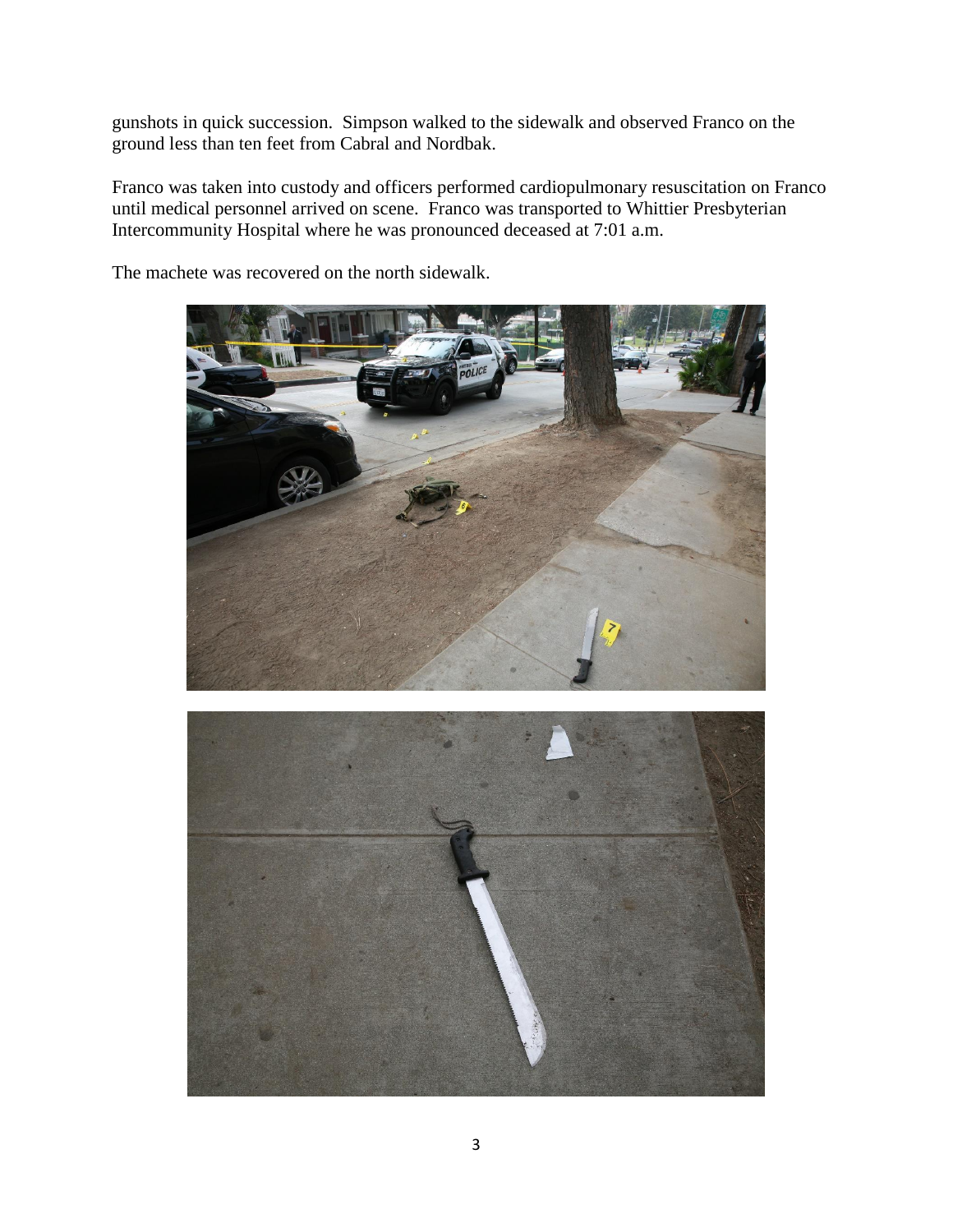#### Statement of Jesus L.

Jesus L. arrived home and parked in the driveway of his apartment complex on the north side of Penn Street. Jesus L. remained in his car listening to the news when he heard a noise that sounded like metal scraping against concrete. Jesus L. exited his car and observed Franco on the south side of the street, pacing back and forth on the sidewalk, holding a large machete. Every three to four minutes, Franco walked into the middle of the street and scraped the machete on the pavement. Jesus L. moved to the front landing of his complex and observed Franco pointing the machete at passing cars in a threatening manner. Jesus L. called 9-1-1.

Franco crossed to the north side of Penn Street and walked along the sidewalk directly in front of Jesus L.'s building. At that time, Jesus L. observed several officers arrive eastbound on Penn Street from Painter Avenue. The officers stopped their cars and exited with their guns drawn. One officer ordered Franco to put down the weapon three to four times. Franco stated, "Do you want to fight with me?" in Spanish, raised the machete over his head with his right hand and charged the officers. Franco was within seven to ten feet of the officers when they fired their weapons.

#### Statement of Ruben H.

Ruben H. had just exited his apartment complex in his van heading for work. Ruben H. was facing west on Penn Street when two police vehicles stopped facing him. The officers exited their patrol cars with their guns drawn. Ruben H. then noticed Franco standing on the north sidewalk holding a metal object in his hand, which he later recognized to be a machete. The officers ordered Franco to drop the machete multiple times. Franco ignored the officers and raised the machete to shoulder level. Franco turned away from the officer standing on the north sidewalk and took approximately five to six steps to the east. Franco then turned back toward the officer on the sidewalk and charged him with the machete still raised in his hand. At that time, Ruben H. heard at least five gunshots and assumed they were fired by the officer Franco charged. Based on his observations, Ruben H. believed the officer had no time to think and no choice but to fire his weapon.

#### Statement of Joseph C.

Joseph C. was asleep in the living room of his apartment on Penn Street when he was awakened by a loud verbal exchange outside his window. Joseph C. looked through his blinds and observed three police cars and three uniformed officers standing outside their vehicles with their service weapons drawn. The officers were shouting verbal commands to Franco, who was standing in front of the apartment complex. Franco was shouting, "Fuck you!" and other obscenities at the officers. At that time, Joseph C. heard five to six gunshots and saw Franco fall to the ground. The three officers approached Franco as additional officers arrived on scene. Responding officers immediately rendered first aid to Franco.